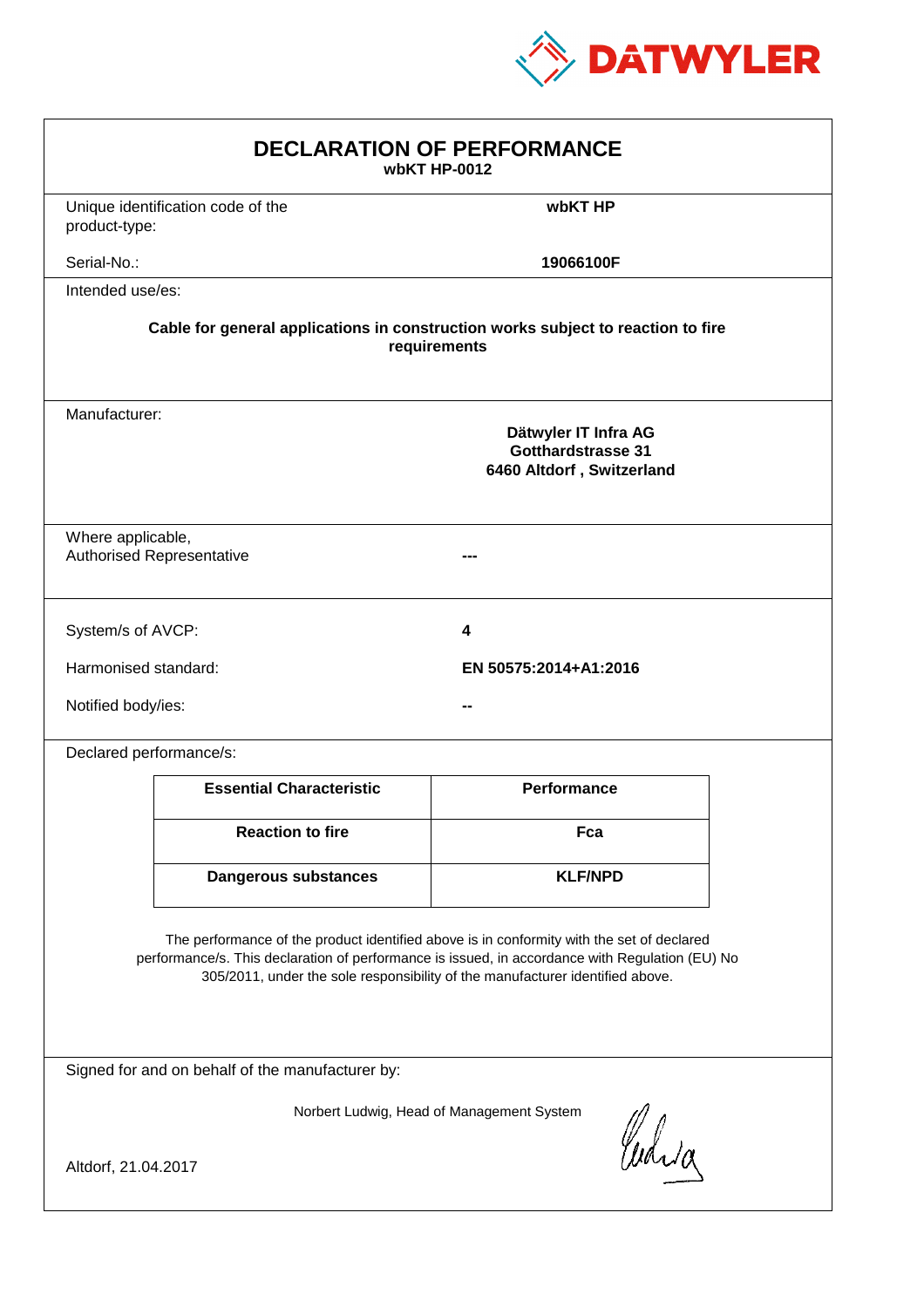

| LEISTUNGSERKLÄRUNG<br>wbKT HP-0012                                                                                                                                                                                                                         |                                              |                                                                                |  |  |
|------------------------------------------------------------------------------------------------------------------------------------------------------------------------------------------------------------------------------------------------------------|----------------------------------------------|--------------------------------------------------------------------------------|--|--|
|                                                                                                                                                                                                                                                            | Eindeutiger Kenncode des Produkttyps:        | wbKT HP                                                                        |  |  |
| Serien-Nr.:                                                                                                                                                                                                                                                |                                              | 19066100F                                                                      |  |  |
| Verwendungszweck(e):                                                                                                                                                                                                                                       |                                              |                                                                                |  |  |
| Kabel/Leitung für allgemeine Anwendungen in Bauwerken in Bezug auf die<br>Anforderungen an das Brandverhalten                                                                                                                                              |                                              |                                                                                |  |  |
| Hersteller:                                                                                                                                                                                                                                                |                                              | Dätwyler IT Infra AG<br><b>Gotthardstrasse 31</b><br>6460 Altdorf, Switzerland |  |  |
|                                                                                                                                                                                                                                                            | Wo anwendbar, Bevollmächtigter:              |                                                                                |  |  |
| Leistungsbeständigkeit:                                                                                                                                                                                                                                    | System(e) zur Bewertung und Überprüfung der  | 4                                                                              |  |  |
|                                                                                                                                                                                                                                                            | Harmonisierte Norm:<br>EN 50575:2014+A1:2016 |                                                                                |  |  |
|                                                                                                                                                                                                                                                            | Notifizierte Stelle(n):                      |                                                                                |  |  |
| Erklärte Leistung(en):                                                                                                                                                                                                                                     |                                              |                                                                                |  |  |
|                                                                                                                                                                                                                                                            | <b>Wesentliche Merkmale</b>                  | Leistung                                                                       |  |  |
|                                                                                                                                                                                                                                                            | <b>Brandverhalten</b>                        | Fca                                                                            |  |  |
|                                                                                                                                                                                                                                                            | Gefährliche Stoffe                           | <b>KLF/NPD</b>                                                                 |  |  |
| Die Leistung des vorstehenden Produkts entspricht der erklärten Leistung/den erklärten<br>Leistungen. Für die Erstellung der Leistungserklärung im Einklang mit der Verordnung (EU) Nr.<br>305/2011 ist allein der obengenannte Hersteller verantwortlich. |                                              |                                                                                |  |  |
| Unterzeichnet für den Hersteller und im Namen des Herstellers von:                                                                                                                                                                                         |                                              |                                                                                |  |  |
| Norbert Ludwig, Head of Management System                                                                                                                                                                                                                  |                                              |                                                                                |  |  |
| Curia<br>Altdorf, 21.04.2017                                                                                                                                                                                                                               |                                              |                                                                                |  |  |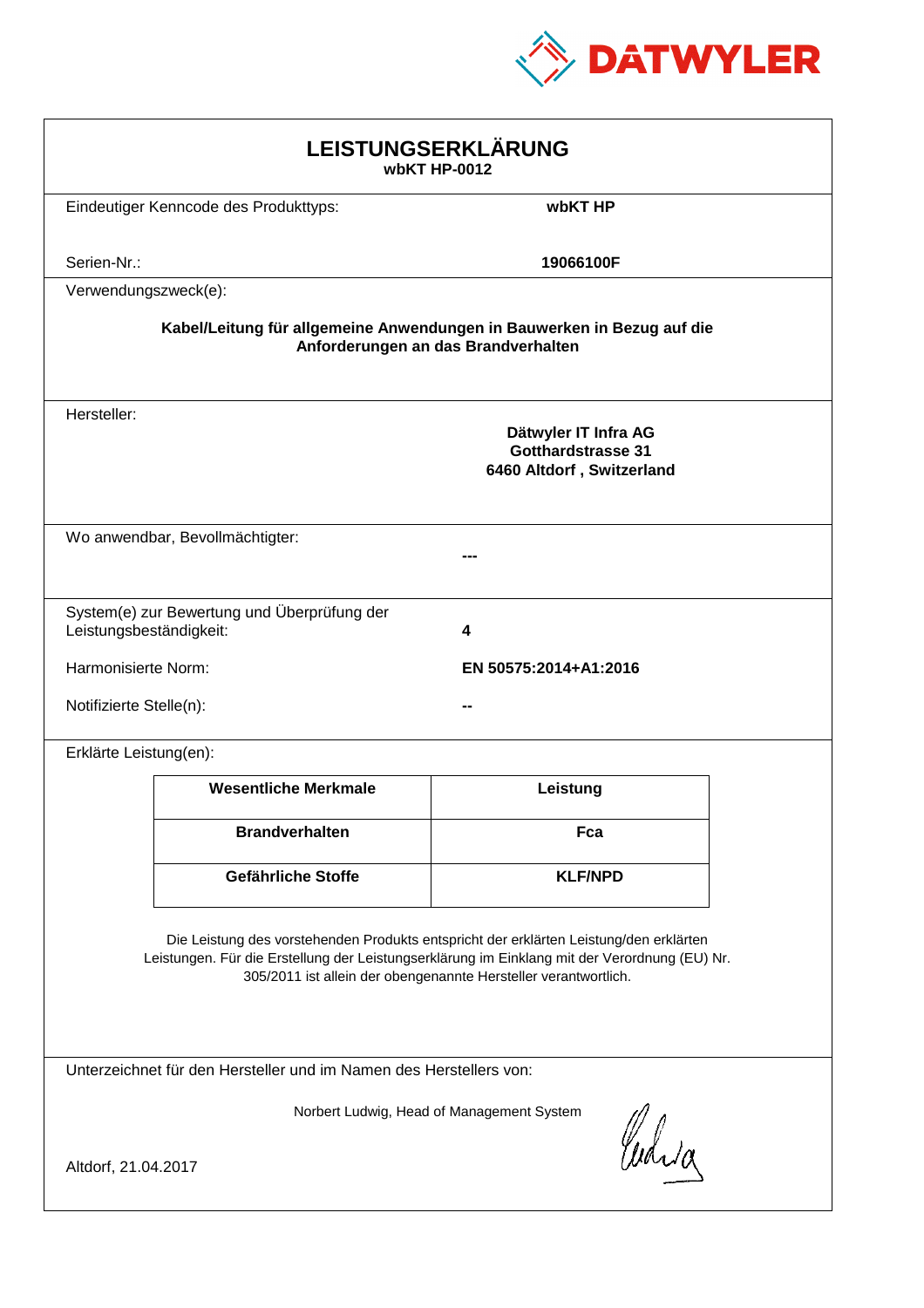

| <b>PRESTATIEVERKLARING</b><br>wbKT HP-0012                                                                                                                                                                                                                                  |                                                                         |                                                                                |  |  |
|-----------------------------------------------------------------------------------------------------------------------------------------------------------------------------------------------------------------------------------------------------------------------------|-------------------------------------------------------------------------|--------------------------------------------------------------------------------|--|--|
| producttype:                                                                                                                                                                                                                                                                | Unieke identificatiecode van het                                        | wbKT HP                                                                        |  |  |
| Serienr.:                                                                                                                                                                                                                                                                   |                                                                         | 19066100F                                                                      |  |  |
| Beoogd(e) gebruik(en):                                                                                                                                                                                                                                                      |                                                                         |                                                                                |  |  |
| Kabels voor algemene toepassingen in bouwwerken die onder<br>voorschriften inzake materiaalgedrag bij brand vallen                                                                                                                                                          |                                                                         |                                                                                |  |  |
| Fabrikant:                                                                                                                                                                                                                                                                  |                                                                         | Dätwyler IT Infra AG<br><b>Gotthardstrasse 31</b><br>6460 Altdorf, Switzerland |  |  |
|                                                                                                                                                                                                                                                                             | indien van toepassing, Gemachtigde:                                     |                                                                                |  |  |
| prestatiebestendigheid:<br>Geharmoniseerde norm:<br>Aangemelde instantie(s):                                                                                                                                                                                                | Het systeem of de systemen voor de<br>beoordeling en verificatie van de | 4<br>EN 50575:2014+A1:2016                                                     |  |  |
| Aangegeven prestatie(s)                                                                                                                                                                                                                                                     |                                                                         |                                                                                |  |  |
|                                                                                                                                                                                                                                                                             | Essentiële kenmerken                                                    | <b>Prestatie</b>                                                               |  |  |
|                                                                                                                                                                                                                                                                             | <b>Brandreactie</b>                                                     | Fca                                                                            |  |  |
|                                                                                                                                                                                                                                                                             | Gevaarlijke stoffen                                                     | <b>KLF/NPD</b>                                                                 |  |  |
| De prestaties van het hierboven omschreven product zijn conform de aangegeven prestaties. Deze<br>prestatieverklaring wordt in overeenstemming met Verordening (EU) nr. 305/2011 onder de exclusieve<br>verantwoordelijkheid van de hierboven vermelde fabrikant verstrekt. |                                                                         |                                                                                |  |  |
| Ondertekend voor en namens de fabrikant door:                                                                                                                                                                                                                               |                                                                         |                                                                                |  |  |
| Norbert Ludwig, Head of Management System<br>Curia<br>Altdorf, 21.04.2017                                                                                                                                                                                                   |                                                                         |                                                                                |  |  |
|                                                                                                                                                                                                                                                                             |                                                                         |                                                                                |  |  |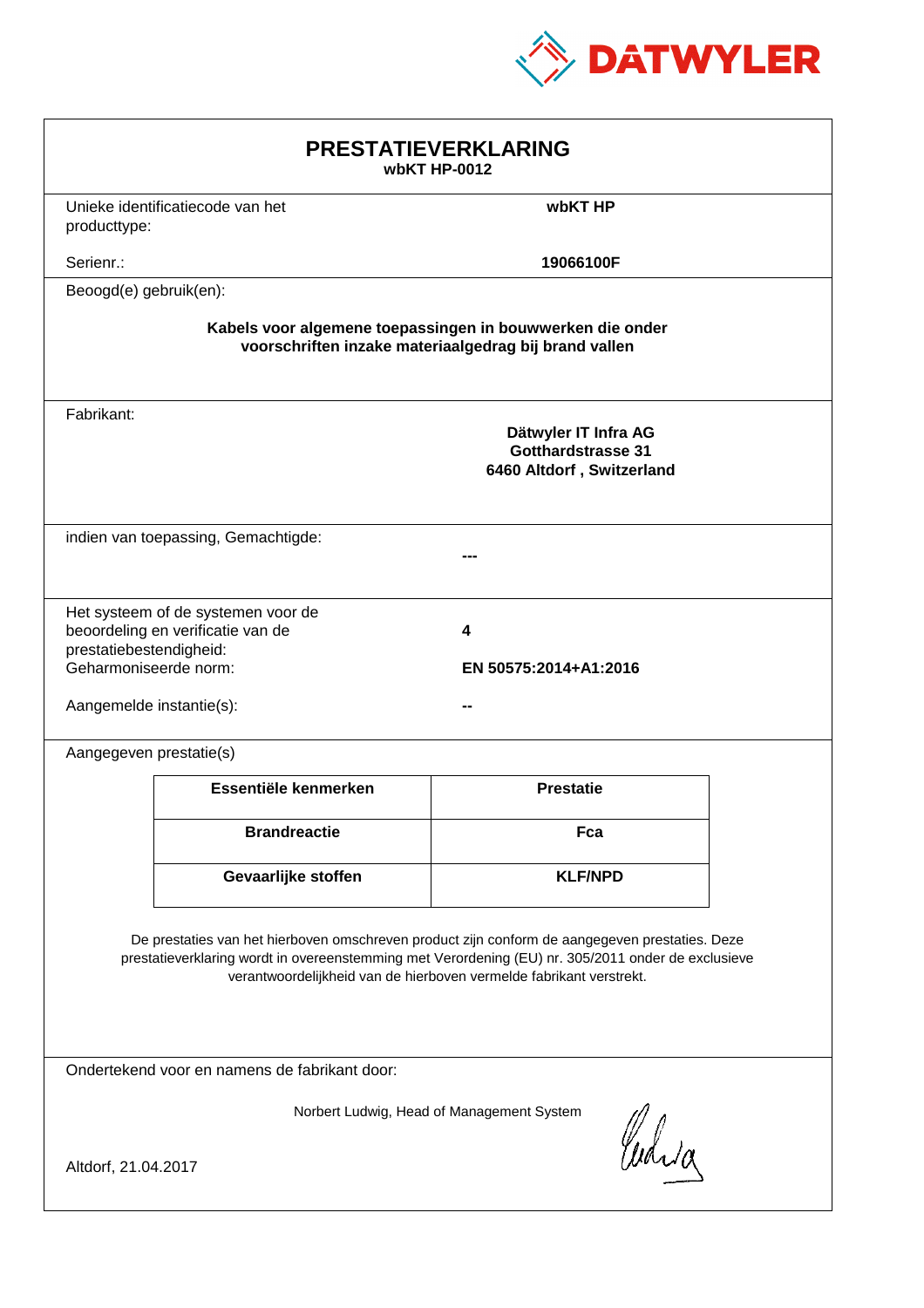

| DÉCLARATION DES PERFORMANCES<br>wbKT HP-0012                                                                                                                                                                                                                     |                                                                   |                                                                                                                |  |
|------------------------------------------------------------------------------------------------------------------------------------------------------------------------------------------------------------------------------------------------------------------|-------------------------------------------------------------------|----------------------------------------------------------------------------------------------------------------|--|
| produit type:                                                                                                                                                                                                                                                    | Code d'identification unique du                                   | wbKT HP                                                                                                        |  |
| Numéro de série:                                                                                                                                                                                                                                                 |                                                                   | 19066100F                                                                                                      |  |
| Usage(s) prévu(s):                                                                                                                                                                                                                                               |                                                                   |                                                                                                                |  |
|                                                                                                                                                                                                                                                                  |                                                                   | Câble pour applications générales dans les ouvrages de construction soumis<br>aux exigences de réaction au feu |  |
| Fabricant:                                                                                                                                                                                                                                                       |                                                                   | Dätwyler IT Infra AG<br><b>Gotthardstrasse 31</b><br>6460 Altdorf, Switzerland                                 |  |
|                                                                                                                                                                                                                                                                  | Le cas échéant, Mandataire                                        |                                                                                                                |  |
| performances:<br>Norme harmonisée:<br>Organisme(s) notifié(s):                                                                                                                                                                                                   | Système(s) d'évaluation et de<br>vérification de la constance des | 4<br>EN 50575:2014+A1:2016                                                                                     |  |
|                                                                                                                                                                                                                                                                  | Performance(s) déclarée(s):                                       |                                                                                                                |  |
|                                                                                                                                                                                                                                                                  | Caractéristique essentielle                                       | <b>Performance</b>                                                                                             |  |
|                                                                                                                                                                                                                                                                  | <b>Réaction au feu</b>                                            | Fca                                                                                                            |  |
|                                                                                                                                                                                                                                                                  | <b>Substances dangereuses</b>                                     | <b>KLF/NPD</b>                                                                                                 |  |
| Les performances du produit identifié ci-dessus sont conformes aux performances déclarées.<br>Conformément au règlement (UE) no 305/2011, la présente déclaration des performances est<br>établie sous la seule responsabilité du fabricant mentionné ci-dessus. |                                                                   |                                                                                                                |  |
|                                                                                                                                                                                                                                                                  | Signé pour le fabricant et en son nom par:                        |                                                                                                                |  |
| Altdorf, 21.04.2017                                                                                                                                                                                                                                              |                                                                   | Norbert Ludwig, Head of Management System<br>Curia                                                             |  |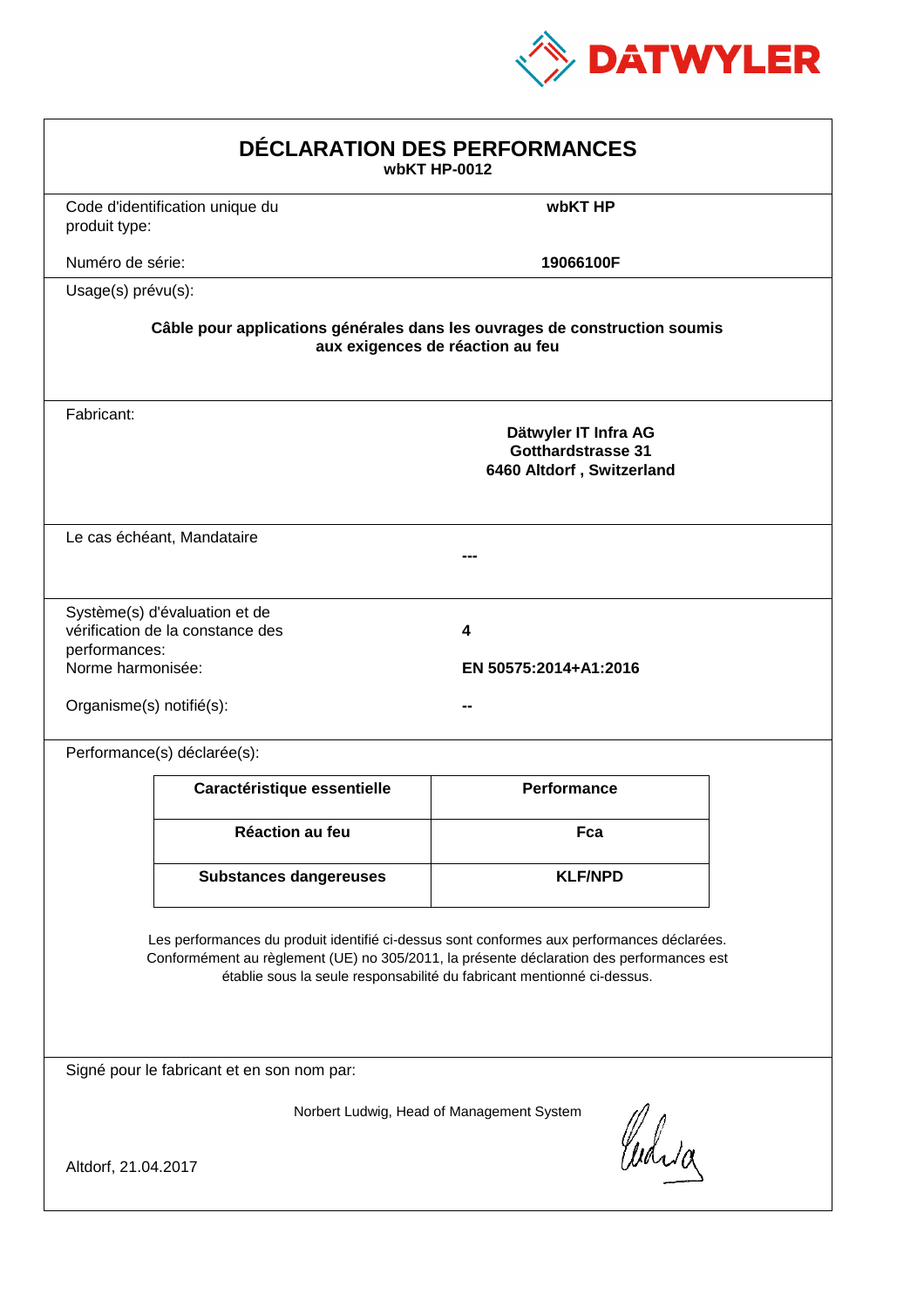

| <b>DECLARACIÓN DE PRESTACIONES</b><br>wbKT HP-0012                                                                                                                                                                                                                                             |                                                                                |                            |  |  |
|------------------------------------------------------------------------------------------------------------------------------------------------------------------------------------------------------------------------------------------------------------------------------------------------|--------------------------------------------------------------------------------|----------------------------|--|--|
| producto tipo:                                                                                                                                                                                                                                                                                 | Código de identificación única del                                             | wbKT HP                    |  |  |
| Número de serie:                                                                                                                                                                                                                                                                               |                                                                                | 19066100F                  |  |  |
| Usos previstos:                                                                                                                                                                                                                                                                                |                                                                                |                            |  |  |
| Cable sujeto a requisitos de reacción al fuego para aplicaciones generales en obras<br>de construcción                                                                                                                                                                                         |                                                                                |                            |  |  |
| Fabricante:                                                                                                                                                                                                                                                                                    | Dätwyler IT Infra AG<br><b>Gotthardstrasse 31</b><br>6460 Altdorf, Switzerland |                            |  |  |
|                                                                                                                                                                                                                                                                                                | En su caso, Representante autorizado:                                          |                            |  |  |
| $(EVCP)$ :<br>Norma armonizada:<br>Organismos notificados:                                                                                                                                                                                                                                     | Sistemas de evaluación y verificación<br>de la constancia de las prestaciones  | 4<br>EN 50575:2014+A1:2016 |  |  |
|                                                                                                                                                                                                                                                                                                | Prestaciones declaradas:                                                       |                            |  |  |
|                                                                                                                                                                                                                                                                                                | Característica esencial                                                        | <b>Prestaciones</b>        |  |  |
|                                                                                                                                                                                                                                                                                                | Reacción al fuego                                                              | Fca                        |  |  |
|                                                                                                                                                                                                                                                                                                | <b>Sustancias peligrosas</b>                                                   | <b>KLF/NPD</b>             |  |  |
| Las prestaciones del producto identificado anteriormente son conformes con el conjunto de<br>prestaciones declaradas. La presente declaración de prestaciones se emite, de conformidad con<br>el Reglamento (UE) nº 305/2011, bajo la sola responsabilidad del fabricante arriba identificado. |                                                                                |                            |  |  |
| Firmado por y en nombre del fabricante por:                                                                                                                                                                                                                                                    |                                                                                |                            |  |  |
| Norbert Ludwig, Head of Management System<br>Curia<br>Altdorf, 21.04.2017                                                                                                                                                                                                                      |                                                                                |                            |  |  |
|                                                                                                                                                                                                                                                                                                |                                                                                |                            |  |  |